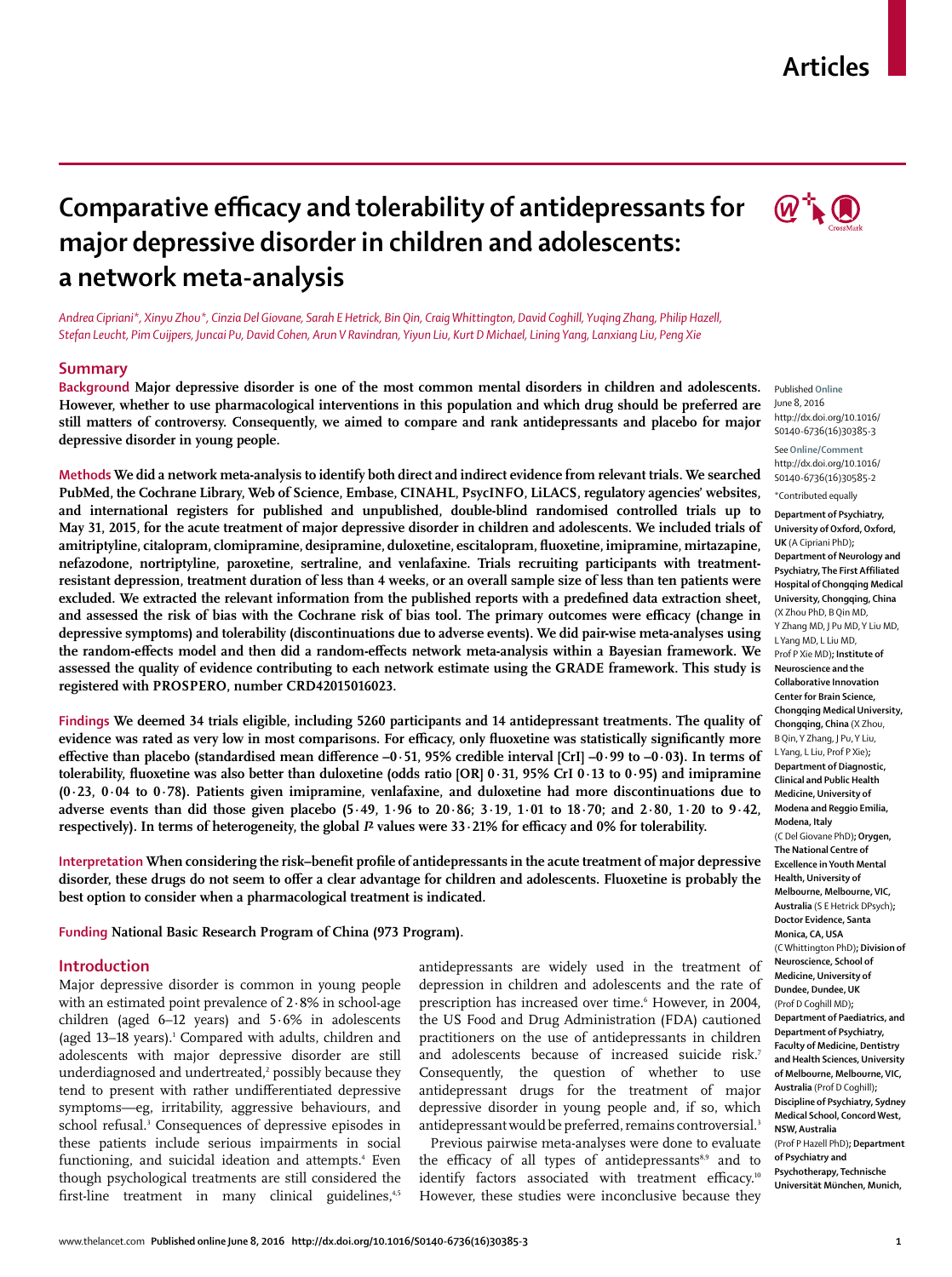**Germany** (Prof S Leucht MD)**; Department of Clinical, Neuro- and Developmental Psychology, VU University Amsterdam, Amsterdam, Netherlands**  (Prof P Cuijpers PhD)**; Department of Child and Adolescent Psychiatry, Hôpital Pitié–Salpétrière, Institut des Systèmes Intelligents et Robotiques, Université Pierre et Marie Curie, Paris, France**  (D Cohen PhD)**; Department of Psychiatry, University of Toronto, Toronto, ON, Canada**  (Prof A V Ravindran PhD)**; Campbell Family Mental Health Research Institute, Centre for Addiction and Mental Health, Toronto, ON, Canada**  (Prof A V Ravindran)**; Department of Psychology, Appalachian State University, Boone, NC, USA**  (Prof K D Michael PhD)**; South Australian Health and Medical Research Institute, Adelaide, South Australia, Australia** (Prof P Xie)

Correspondence to: Dr Andrea Cipriani, Department of Psychiatry, University of Oxford, Warneford Hospital Oxford, OX3 7JX, UK **andrea.cipriani@psych.ox.ac.uk**

Prof Peng Xie, Department of Neurology and Psychiatry, The First Affiliated Hospital of Chongqing Medical University, Yuzhong District, Chongqing, China

or

**Methods**

**xiepeng973@126.com**

See **Online** for appendix

#### **Research in context**

#### **Evidence before this study**

Even though psychological treatments are still considered the first-line treatment, antidepressants are widely used in the treatment of depression in children and adolescents. We searched PubMed for previously published meta-analyses on antidepressants in children and adolescents, with the search terms "depressive disorder", "child", and "adolescent". Previous pairwise meta-analyseshave been inconclusive because they could not generate clear hierarchies among available treatments, because many antidepressants have not been directly compared.

#### **Added value of this study**

Our study provides the first comprehensive systematic review and network meta-analysis of all available double-blind randomised trials, comparing any antidepressant with placebo or another active antidepressant as oral monotherapy in the acute treatment of major depressive disorder in children and adolescents (mean age 9-18 years). Our findings emphasise that only fluoxetine is significantly more efficacious than placebo and some other active drugs at reducing depressive symptoms or the number of discontinuations due to adverse events over 8 weeks. Furthermore, we found robust evidence to suggest a significantly increased risk for suicidality (suicidal behaviour or ideation) for young people given venlafaxine.

were not able to generate clear hierarchies among available treatments, because many antidepressants have not been directly compared. Therefore, we did a network meta-analysis to comprehensively compare and rank antidepressants for the acute treatment of major depressive disorder in children and adolescents.

## **Search strategy and selection criteria**

For this network meta-analysis, we searched PubMed, the Cochrane Central Register of Controlled Trials, Web of Science, Embase, CINAHL, PsycINFO, and LiLACS for double-blind randomised controlled trials (RCTs) published from the date of database inception to May 31, 2015, comparing any antidepressant with placebo or another active antidepressant as oral monotherapy in the acute treatment of children and adolescents (mean age 9–18 years at enrolment in the primary study), with a primary diagnosis of major depressive disorder according to standardised diagnostic criteria. We also screened international trial registers and relevant reports on the FDA website, and searched key scientific journals in the field for published and unpublished studies (see appendix p 4 for more details).11 We put no restrictions on language. For data about suicidality, we referred to the original papers, the Columbia University re-analysis of the FDA report, $12$  and additionally searched the Medicines and Healthcare Products Regulatory Agency

#### **Implications of all the available evidence**

Our study has several implications for clinical practice. First, our findings suggest that fluoxetine should be considered the best available choice when a pharmacological treatment is indicated for moderate-to-severe depression in people younger than 18 years who do not have access to psychotherapy or have not responded to non-pharmacological interventions. Other antidepressants do not seem to be suitable as routine treatment options. Second, venlafaxine was found to be associated with an increased risk of suicidality in the young population. Because of the absence of reliable data on suicidality for many antidepressants, we could not comprehensively assess the risk of suicidality for all drugs. However, from a clinical perspective, children and adolescents taking antidepressant drugs should be closely monitored regardless of the treatment chosen, particularly at the beginning of treatment. Finally, we found that the methods used in individual studies were poor. Together with selective reporting, these are important limitations to be considered when interpreting the results from studies in such a population. Without access to individual patient-level data, we cannot be completely confident about the accuracy of information contained in published studies or clinical study reports.

database and pharmaceutical company websites for unpublished data. Study authors and drug manufacturers were contacted to supplement incomplete reports of the original papers or provide data for unpublished studies.

We included the following antidepressant interventions, but only if administered within the therapeutic dose range: amitriptyline, citalopram, clomipramine, desipramine, duloxetine, escitalopram, fluoxetine, imipramine, mirtazapine, nefazodone, nortriptyline, paroxetine, sertraline, and venlafaxine. Trials involving patients with comorbid, non-affective psychiatric disorders were included; however, RCTs recruiting participants with treatment-resistant depression, with treatment duration of less than 4 weeks, or with an overall sample size of fewer than ten patients were excluded.

## **Data extraction and quality assessment**

Four investigators (AC, SEH, BQ, and YL) selected studies independently, and four investigators (YZ, BQ, YL, and LY) independently reviewed the main reports and supplementary materials, extracted the relevant information from the included trials with a predefined data extraction sheet, and assessed the risk of bias with the Cochrane risk of bias tool.<sup>13</sup> Any discrepancies were resolved by consensus and arbitration by a panel of other investigators within the review team (AC, SEH, DC, SL, XZ, and PX).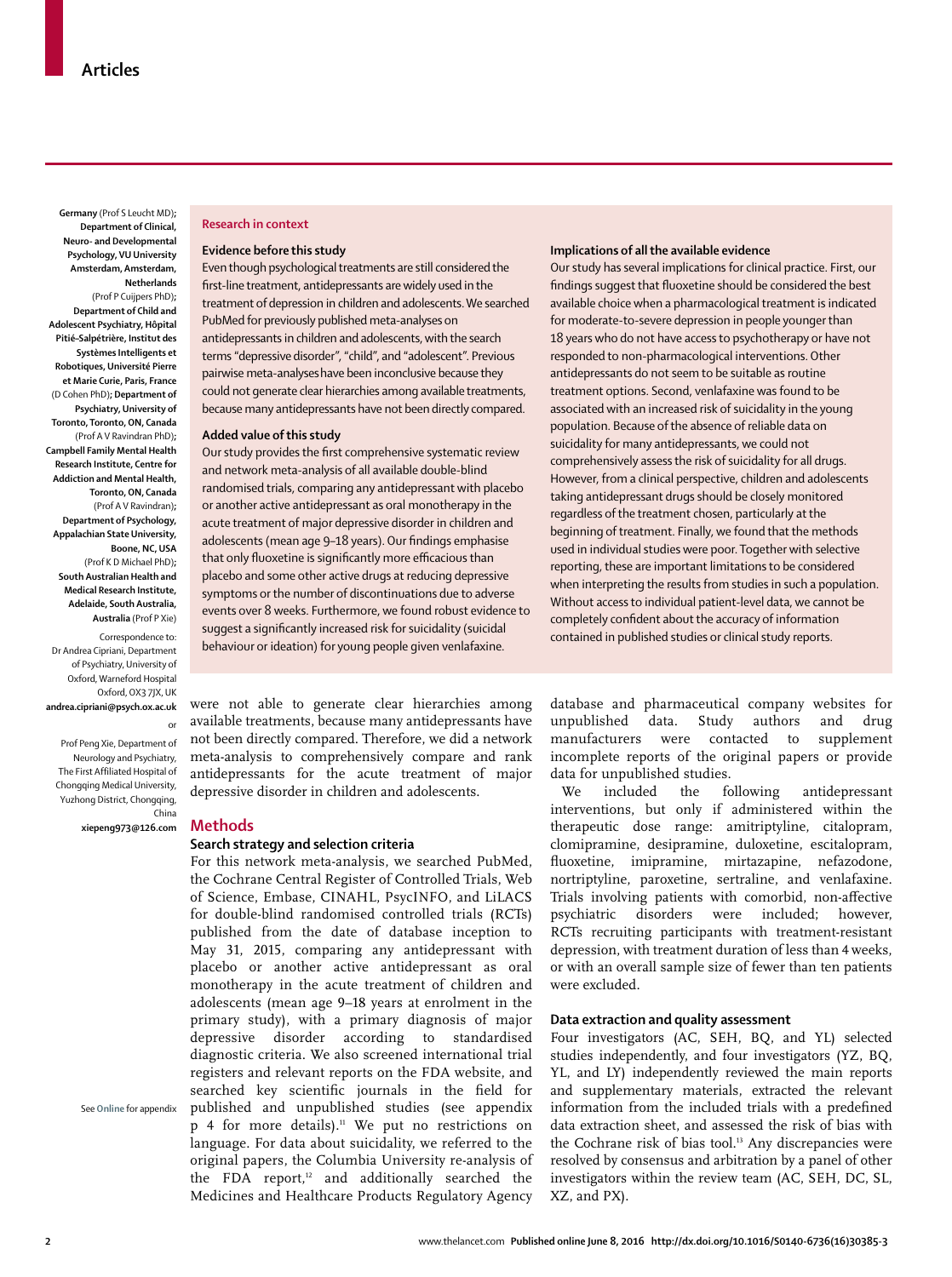## **Outcomes**

We considered the mean overall change in depressive symptoms from baseline to endpoint and the proportion of patients who discontinued treatment due to any adverse events for our primary analyses. To measure improvement in depressive symptoms, the Children's Depression Rating Scale Revised (CDRS-R; a clinicianrated scale adapted for children and adolescents from the Hamilton Depression Rating Scale [HAMD], which is a tool validated and commonly used in adults [both CDRS-R and HAMD have good reliability and validity; appendix p 2]), and the Beck Depression Inventory and the Children's Depression Inventory (the two most commonly used among depression symptom severity self-rated scales) were used by the study investigators and we extracted the score data. When depression symptoms had been measured with more than one standardised rating scale, we used a predefined hierarchy, based on psychometric properties, frequency of use in children and adolescents, and consistency of use across included trials (appendix p 6). Secondary outcomes included response rate (estimated as the proportion of patients who achieved a reduction of 50% or more in depression rating score, or who scored much or very much improved on the Clinical Global Impression scale), all-cause discontinuation, and suicidal behaviour or ideation. We defined acute treatment as 8 weeks of treatment for both efficacy and tolerability analyses.<sup>14</sup> If data at 8 weeks were not available, we used data ranging between 4 and 16 weeks (we gave preference to the timepoint used in the original study as the study endpoint).

## **Statistical analysis**

Details of the applied statistical approaches are provided in the appendix (p 2, 8). First, we did pairwise metaanalyses with the random-effects model with STATA (version  $13.0$ ). The standardised mean difference  $(SMD)$ was calculated as the effect size for continuous outcomes and the odds ratio (OR) was calculated for dichotomous outcomes, both with 95% CI. We assessed statistical heterogeneity in each pairwise comparison with the *I*² statistic and p value.13 We used the funnel plot and Egger's test to detect publication bias, if at least ten studies were available.<sup>13</sup>

Second, we did a random-effects network metaanalysis within a Bayesian framework with WinBUGS (version 1.4.3) and further analysis with STATA (version 13.0) and R (version 3.2.2). We summarised the results of network meta-analysis with effect sizes (SMD or OR) and their credible intervals (CrI).<sup>15</sup> See appendix (p 8) for details about the WinBUGS codes used. The pooled estimates were obtained using the Markov Chains Monte Carlo method. Two Markov chains were run simultaneously with different arbitrarily chosen initial values. To ensure convergence, trace plots and the Brooks-Gelman-Rubin statistic were assessed.16 A common heterogeneity parameter was assumed for all comparisons and we assessed the global heterogeneity using the *I*² statistic with the GeMTC R package (version  $3.2.2$ ).<sup>17</sup> Inconsistency between direct and indirect sources of evidence was statistically assessed globally (by comparison of the fit and parsimony of consistency and inconsistency models) and locally (by calculation of the difference between direct and indirect estimates in all closed loops in the network).<sup>18</sup> The node splitting method was used to calculate the inconsistency of the model, which separated evidence on a particular comparison into direct and indirect evidence.19 We estimated the ranking probabilities for all treatments of being at each possible rank for each intervention. The treatment hierarchy was summarised and reported as surface under the cumulative ranking curve (SUCRA).<sup>20</sup> We also plotted a comparison-adjusted funnel plot for the network meta-analysis, to detect the presence of any dominant publication bias in network meta-analysis.<sup>20</sup> Additionally, we assessed the quality of evidence contributing to each network estimate using the GRADE framework, which characterises the quality of a body of evidence on the basis of the study limitations, imprecision, inconsistency, indirectness, and publication bias for the primary outcomes.<sup>21</sup>

To determine whether the results were affected by study characteristics, we did subgroup network meta-analyses in WinBUGS for primary outcomes according to the following variables: sex ratio, age group, treatment duration, severity of symptoms (see appendix p 12 for details), comorbid psychiatric disorder, quality of study, sample size, and sponsorship. Additionally, we did sensitivity network meta-analyses for primary outcomes by omitting unpublished trials, and trials in which response was imputed using remission rate.

This study is registered with PROSPERO, number CRD42015016023. The full dataset is available online.

#### **Role of the funding source**

The funders of the study had no role in study design, data collection, data analysis, data interpretation, writing of the report, or in the decision to submit for publication. AC, XZ, CDG, and PX had full access to all the data, and AC and PX were responsible for the decision to submit for publication.

#### **Results**

Overall, 5794 citations were identified by the search and 165 potentially eligible articles were retrieved in full text (figure 1). We excluded 138 reports, but included four additional studies from trial registers and pharmaceutical company websites, resulting in 31 publications describing 34 parallel RCTs (5260 patients) published between 1986 and 2014 and comparing 14 antidepressants or placebo (figure 1 and table 1). Seven of the included trials were unpublished and two were not in English (full references for all trials are given in the appendix p 14). The mean study sample size was 159 participants,

For the **full dataset** see http://ora.ox.ac.uk/objects/ uuid:a4d1186b-6be4-486ab9ce-ce431ccd545b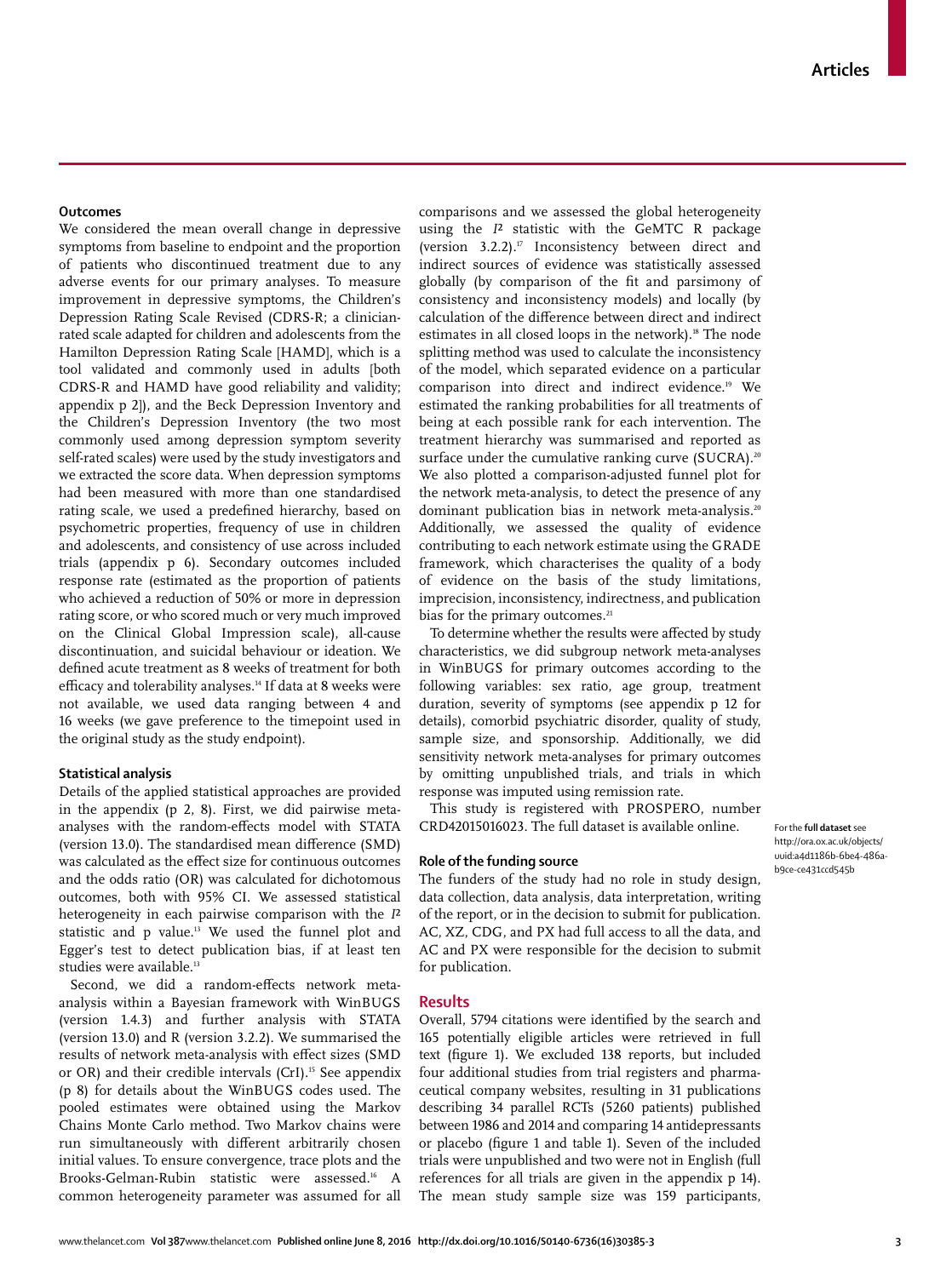

*Figure 1:* **Study selection** RCT=randomised controlled trial. ranging between 23 and 463 patients. Overall, 3106 participants were randomly assigned to an active drug and 2154 to placebo. Only 25 randomised controlled trials reported full clinical and demographic characteristics (table 1); about half of the sample population were female (2348 [53%] of 4432) and the mean age was  $13.6$  years (SD  $2.87$ ). The median duration of the acute treatment was 8 weeks (range 5–12) and 82% of trials (28 of 34) enrolled children and adolescents with moderate-to-severe depressive symptoms. 17 (50%) trials recruited patients from North America, five (15%) from across continents, and four (12%) from Europe. Of the remaining trials, four (12%) recruited participants from other countries and four (12%) trials did not specify. 22 (65%) trials were funded by pharmaceutical companies. In terms of study quality, ten (29%) trials were rated as high risk of bias, 20 (59%) trials as moderate, and four (12%) as low (appendix p 18).

Figure 2 shows the network of eligible comparisons for efficacy. For graphical representation of the other networks see appendix (p 22). All antidepressant drugs, except for clomipramine, had at least one placebocontrolled trial and five drugs were directly compared with at least one other active drug. Detailed results of pairwise meta-analyses are given in the appendix (p 25). Fluoxetine, sertraline, and escitalopram were statistically more efficacious than placebo in both continuous and dichotomous outcomes; fluoxetine was superior to nortriptyline, wherease paroxetine showed a significant benefit in terms of mean overall change in symptoms (not significant in terms of response rate) compared with clomipramine. For tolerability (as assessed by OR of discontinuation due to adverse effects), duloxetine, imipramine, sertraline, and venlafaxine were not as well tolerated as placebo; and paroxetine was not as well tolerated as imipramine (appendix p 29).

The results of the network meta-analyses for the primary outcomes is presented as a league table in figure 3. In terms of efficacy, only fluoxetine was better than placebo (SMD  $-0.51$ , 95% CrI  $-0.99$  to  $-0.03$ ). Nortriptyline was significantly less effective than seven other antidepressants and placebo (SMDs ranging between –1·65 and –1·14). In terms of tolerability, fluoxetine was significantly better tolerated than duloxetine (OR  $0.31$ , 95% CrI  $0.13$  to  $0.95$ ) and imipramine  $(0.23, 0.04$  to  $0.78)$ , and citalopram and paroxetine were significantly better tolerated than imipramine alone (0 $\cdot$ 27, 0 $\cdot$ 04 to 0 $\cdot$ 96 and 0 $\cdot$ 22,  $0.08$  to  $0.87$ , respectively). Imipramine was significantly less well tolerated than placebo (5·49, 1·96 to 20·86) as was venlafaxine  $(3.19, 1.01$  to  $18.70$ ) and duloxetine  $(2.80, 1.01)$ 1·20 to 9·42). Results for secondary outcomes of response rate and all-cause discontinuation were not materially different from, and lent support to, the findings for primary outcomes (appendix p 34). The only exception was nefazodone, which was more efficacious and better tolerated in the secondary analyses than in the primary analyses, but this evidence was based on only one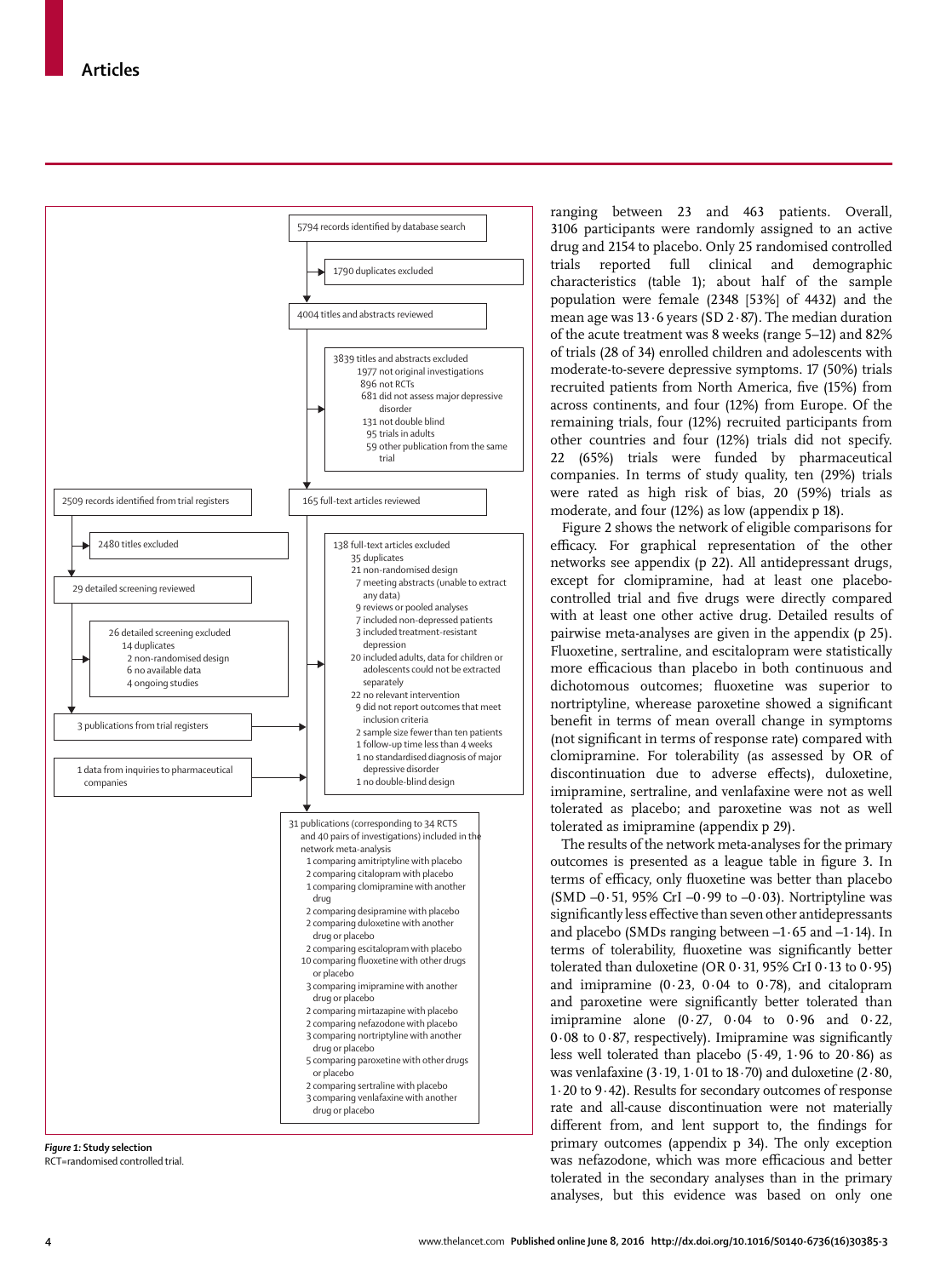|                                  |                   | Diagnostic Treatments, n (dose range)                                                                     | Treatment Age range |                             | Proportion               | Recruiting area                                                                                                   | Setting                                  | Funder                           |
|----------------------------------|-------------------|-----------------------------------------------------------------------------------------------------------|---------------------|-----------------------------|--------------------------|-------------------------------------------------------------------------------------------------------------------|------------------------------------------|----------------------------------|
|                                  | criteria          |                                                                                                           | duration<br>(weeks) | (mean)                      | of girls or<br>women (%) |                                                                                                                   |                                          |                                  |
| Organon (2002a)                  | DSM-IV            | Mirtazapine, 82 (15-45 mg/day)<br>Placebo, 44                                                             | $\,8\,$             | $7 - 18(12.3)$              | 51%                      | Europe                                                                                                            | Outpatients                              | Organon                          |
| Organon (2002b)                  | DSM-IV            | Mirtazapine, 88 (15-45 mg/day)<br>Placebo, 45                                                             | 8                   | $7 - 18(12.0)$              | 53%                      | Europe                                                                                                            | Outpatients                              | Organon                          |
| Almeida-Montes et<br>al (2005)   | DSM-IV-TR         | Fluoxetine, 12 (20 mg/day)<br>Placebo, 11                                                                 | 6                   | $8-14(11-4)$                | 35%                      | Mexico                                                                                                            | Outpatients                              | None*                            |
| Atkinson et al (2014)            | DSM-IV-TR         | Duloxetine, 117 (60-120 mg/day)<br>Fluoxetine, 117 (20-40 mg/day)<br>Placebo, 103                         | 10                  | $7 - 17(13.2)$              | 52%                      | USA, Finland, France,<br>Germany, Russia,<br>Slovakia, Estonia,<br>Ukraine, South Africa                          | Outpatients                              | Eli Lilly                        |
| Attari et al (2006)              | DSM-IV            | Fluoxetine, 20 (0.5-2 mg/day per kg)<br>Nortriptyline, 20 (1-2 mg/day per kg)                             | 8                   | $7 - 16(12.9)$              | 50%                      | Iran                                                                                                              | Outpatients                              | Not stated                       |
| Eli Lilly (1986)                 | <b>DSM III</b>    | Fluoxetine, 21 (20-60 mg/day)<br>Placebo, 19                                                              | 6                   | $12 - 17(15.6)$             | 55%                      | Canada                                                                                                            | Inpatients and<br>outpatients            | Eli Lilly                        |
| Berard et al (2006)              | DSM-IV            | Paroxetine, 187 (20-40 mg/day)<br>Placebo, 99                                                             | 12                  | $13 - 18(15.6)$             | 67%                      | Belgium, Italy, Mexico,<br>UK, Spain, Netherlands,<br>Canada, South Africa,<br>United Arab Emirates,<br>Argentina | Outpatients                              | GlaxoSmithKline                  |
| Braconnier et al<br>(2003)       | DSM-IV            | Clomipramine, 58 (75-150 mg/day)<br>Paroxetine, 63 (20-40 mg/day)                                         | 8                   | $12 - 20(16-1)$             | 60%                      | France                                                                                                            | $\ddot{\phantom{a}}$                     | GlaxoSmithKline                  |
| Bristol-Myers Squibb<br>(2002)   | DSM-IV            | Nefazodone, 95 (100-300 mg/day)<br>Nefazodone, 95 (200-600 mg/day)<br>Placebo, 94                         | 8                   | $7 - 17$ ( $\cdot \cdot$ )  | $\ddotsc$                |                                                                                                                   |                                          | <b>Bristol-Myers</b><br>Squibb   |
| Emslie et al (1997)              | <b>DSM III-R</b>  | Fluoxetine, 48 (20 mg/day)<br>Placebo, 48                                                                 | 8                   | $7-17(12-4)$                | 46%                      | <b>USA</b>                                                                                                        | Outpatients                              | None                             |
| Emslie et al (2002a)             | DSM-IV            | Fluoxetine, 109 (10-20 mg/day)<br>Placebo, 110                                                            | $\overline{9}$      | $8-18(12-7)$                | 49%                      | <b>USA</b>                                                                                                        | Outpatients                              | Eli Lilly                        |
| Emslie et al (2002b)             | DSM-IV            | Nefazodone, 99 (100-400 mg/day)<br>Placebo, 96                                                            | 8                   | $12 - 17$ ( $\cdot \cdot$ ) | 59%                      |                                                                                                                   | $\ddot{\phantom{a}}$                     | <b>Bristol-Myers</b><br>Squibb   |
| Emslie et al (2006)              | DSM-IV            | Paroxetine, 104 (10-50 mg/day)<br>Placebo, 102                                                            | 8                   | $7-17(12.0)$                | 47%                      | <b>USA and Canada</b>                                                                                             | $\ddotsc$                                | GlaxoSmithKline                  |
| Emslie et al (2007) <sup>+</sup> | DSM-IV            | Venlafaxine, 184 (37.5-225 mg/day)<br>Placebo, 183                                                        | 8                   | $7 - 17(12.3)$              | 46%                      | <b>USA</b>                                                                                                        | Outpatients                              | Wyeth Research                   |
| Emslie et al (2009)              | DSM-IV            | Escitalopram, 158 (10-20 mg/day)<br>Placebo, 158                                                          | 8                   | $12 - 17(14.6)$             | 59%                      | <b>USA</b>                                                                                                        | Outpatients                              | Forest<br>Laboratories           |
| Emslie et al (2014)              | DSM-IV-TR         | Duloxetine, 108 (60 mg/day)<br>Duloxetine, 116 (30 mg/day)<br>Fluoxetine, 117 (20 mg/day)<br>Placebo, 122 | 10                  | $7 - 17(13.0)$              | 51%                      | USA, Argentina,<br>Canada, Mexico                                                                                 | Outpatients                              | Eli Lilly                        |
| Findling et al (2009)            | DSM-IV            | Fluoxetine, 18 (10-20 mg/day)<br>Placebo, 16                                                              | 8                   | $12 - 17(16.5)$             | 15%                      | <b>USA</b>                                                                                                        | Outpatients                              | Eli Lilly                        |
| Geller et al (1990)              | DSM-III           | Nortriptyline, 12 (45-140 mg/day)<br>Placebo, 19                                                          | 8                   | $12 - 17(14-3)$             | 45%                      | <b>USA</b>                                                                                                        | Outpatients                              | None                             |
| Geller et al (1992)              | <b>DSM III</b>    | Nortriptyline, 30 (10-140 mg/day)<br>Placebo, 30                                                          | $\,8\,$             | $6-12(9-7)$                 | 30%                      |                                                                                                                   | Outpatients                              | None                             |
| Hongfen et al (2009)             | CCMD-3            | Fluoxetine, 30 (20 mg/day)<br>Venlafaxine, 30 (150 mg/day)                                                | 8                   | $12 - 18(15.8)$             | 47%                      | China                                                                                                             | Inpatients and Not stated<br>outpatients |                                  |
| Hughes et al (1990)              | DSM-III           | Imipramine, 13 ()<br>Placebo, 14                                                                          | $6\,$               | $6-12$ $($ )                | $\cdot\cdot$             | $\ddotsc$                                                                                                         | Inpatients                               | None                             |
| Keller et al (2001)              | DSM-IV            | Imipramine, 95 (50-300 mg/day)<br>Paroxetine, 93 (20-40 mg/day)<br>Placebo, 87                            | 8                   | $12 - 18(14.9)$             | 62%                      | USA, Canada                                                                                                       |                                          | GlaxoSmithKline                  |
| Klein et al (1998)               | DSM-III-R         | Desipramine, 23 (50-300 mg/day)<br>Placebo, 22                                                            | $6\,$               | $13-18(15.7)$               | 67%                      | <b>USA</b>                                                                                                        | Outpatients                              | None                             |
| Kutcher et al (1994)             | DSM-III-R         | Desipramine, 30 (200 mg/day)<br>Placebo, 30                                                               | 6                   | $15-19(17.8)$               | 70%                      | Canada                                                                                                            | Outpatients                              | None                             |
| Kye et al (1996)                 | K-SADS<br>and RDC | Amitriptyline, 18 (5 mg/day per kg)<br>Placebo, 13                                                        | $\,8\,$             | $12 - 17(14.8)$             | 29%                      | <b>USA</b>                                                                                                        | Outpatients                              | None                             |
|                                  |                   |                                                                                                           |                     |                             |                          |                                                                                                                   |                                          | (Table 1 continues on next page) |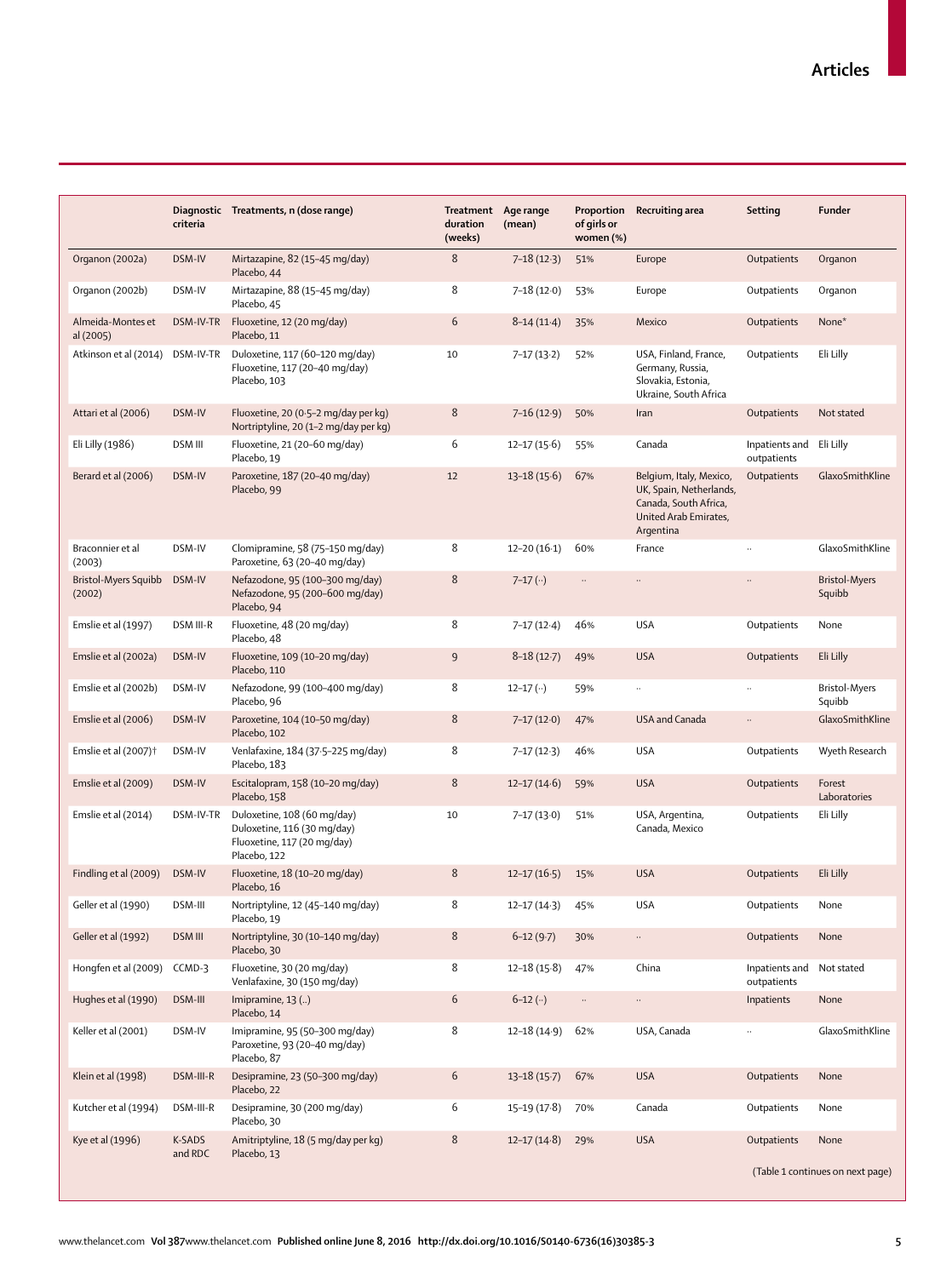|                                | <b>Diagnostic</b><br>criteria | Treatments, n (dose range)                           | <b>Treatment</b><br>duration<br>(weeks) | Age range<br>(mean) | Proportion<br>of girls or<br>women (%) | Recruiting area                           | Setting                          | <b>Funder</b>          |
|--------------------------------|-------------------------------|------------------------------------------------------|-----------------------------------------|---------------------|----------------------------------------|-------------------------------------------|----------------------------------|------------------------|
| (Continued from previous page) |                               |                                                      |                                         |                     |                                        |                                           |                                  |                        |
| March et al (2004)             | DSM-IV                        | Fluoxetine, 109 (10-40 mg/day)<br>Placebo, 112       | 12                                      | $12 - 17(14.6)$     | 54%                                    | <b>USA</b>                                | Outpatients                      | None                   |
| GlaxoSmithKline<br>(2009)      | DSM-IV-TR                     | Paroxetine, 29 (10-40 mg/day)<br>Placebo, 27         | 8                                       | $7 - 17(14.6)$      | 61%                                    | Japan                                     | $\ddotsc$                        | GlaxoSmithKline        |
| Puig-Antich et al<br>(1987)    | K-SADS<br>and RDC             | Imipramine, 20 (3.25-5 mg/day per kg)<br>Placebo, 22 | 5                                       | $6-12(9.1)$         | 40%                                    | <b>USA</b>                                | Inpatients<br>and<br>outpatients | None                   |
| von Knorring et al<br>(2006)   | DSM-IV                        | Citalopram, 124 (10-40 mg/day)<br>Placebo, 120       | 12                                      | $13 - 18(16.0)$     | $\ldots$                               | Europe                                    | Inpatients and<br>outpatients    | Lundbeck               |
| Wagner et al (2003a)           | DSM-IV                        | Sertraline, 97 (50-200 mg/day)<br>Placebo, 91        | 10                                      | $6-17$ $($ )        | 51%                                    | USA, Costa Rica, India,<br>Canada, Mexico | Outpatients                      | Pfizer                 |
| Wagner et al (2003b)           | DSM-IV                        | Sertraline, 92 (50-200 mg/day)<br>Placebo, 96        | 10                                      | $6-17$ $($ )        | 52%                                    | USA, Costa Rica, India,<br>Canada, Mexico | Outpatients                      | Pfizer                 |
| Wagner et al (2004)            | DSM-IV                        | Citalopram, 93 (20-40 mg/day)<br>Placebo, 85         | 8                                       | $7 - 17(12.1)$      | 53%                                    | <b>USA</b>                                | $\ddotsc$                        | Forest<br>Laboratories |
| Wagner et al (2006)            | DSM-IV                        | Escitalopram, 132 (10-20 mg/day)<br>Placebo, 136     | 8                                       | $6 - 17(12)$        | 52%                                    | <b>USA</b>                                | Outpatients                      | Forest<br>Laboratories |

Full references for all trials are given in the appendix (p 14). DSM=Diagnostic and Statistical Manual of Mental Disorders. DSM-IV-TR=Diagnostic and Statistical Manual of Mental Disorders fourth edition, text revision. CCMD-3=Chinese Classifi cation of Mental Disorders third version. K-SADS=Kiddie-Schedule for Aff ective Disorders and Schizophrenia for School-Age Children. RDC=Research Diagnostic Criteria. \*The authors stated that fluoxetine and placebo were donated by Eli Lilly, but this company was not involved in the design, planning, implementation, collection, analysis, and presentation of the results of this study. †This publication reports the combined data from two similarly designed controlled studies comparing venlafaxine with placebo.

*Table 1:* **Randomised controlled trials included in the systematic review and network meta-analysis**



Figure 2: Network of eligible comparisons for efficacy The width of the lines is proportional to the number of trials comparing every pair of treatments, and the size of every circle is proportional to the number of randomly assigned participants (sample size).

unpublished trial of poor quality, which is a major limitation for the reliability of findings (appendix p 35). Figure 4 shows the network meta-analyses results of the suicide-related outcome (actual number of patients with suicidal behaviour or ideation are in table 2). Venlafaxine was associated with a significantly increased risk of suicidal behaviour or ideation compared with placebo (OR  $0.13$ , 95% CrI  $0.00-0.55$ ) and five other antidepressants (escitalopram, imipramine, duloxetine, fluoxetine, and paroxetine).

The common heterogeneity SD was 0·68 (95% CrI  $0.47-0.94$ ) for efficacy,  $0.42$  ( $0.02-0.94$ ) for tolerability, 0.22 (0.01–0.50) for response rate,  $0.32$  (0.03–0.67) for all-cause discontinuation, and 0·30 (0·01–0·84) for suicide-related outcome. The global *I*² values were  $33.21\%$  for efficacy and 0% for tolerability. The test of global inconsistency showed a significant difference between the consistency and inconsistency models for efficacy (p<0.0001), but not for tolerability (p= $0.8432$ ; appendix p 36). Tests of local inconsistency showed that the percentages for inconsistent loops were to be expected based on the empirical data (two of four comparison loops for the efficacy outcome and zero of two for tolerability outcome; for details of the assessments of consistency see appendix p 38). The test of inconsistency from the node-splitting model showed significant differences between some comparisons in primary efficacy, but not for tolerability (appendix p 41). The comparison-adjusted funnel plots of the network meta-analysis for primary outcomes were not suggestive of any publication bias (appendix p 44).

The ranking of treatments based on cumulative probability plots and SUCRAs is presented in the appendix ( $p$  48). In terms of efficacy, the most effective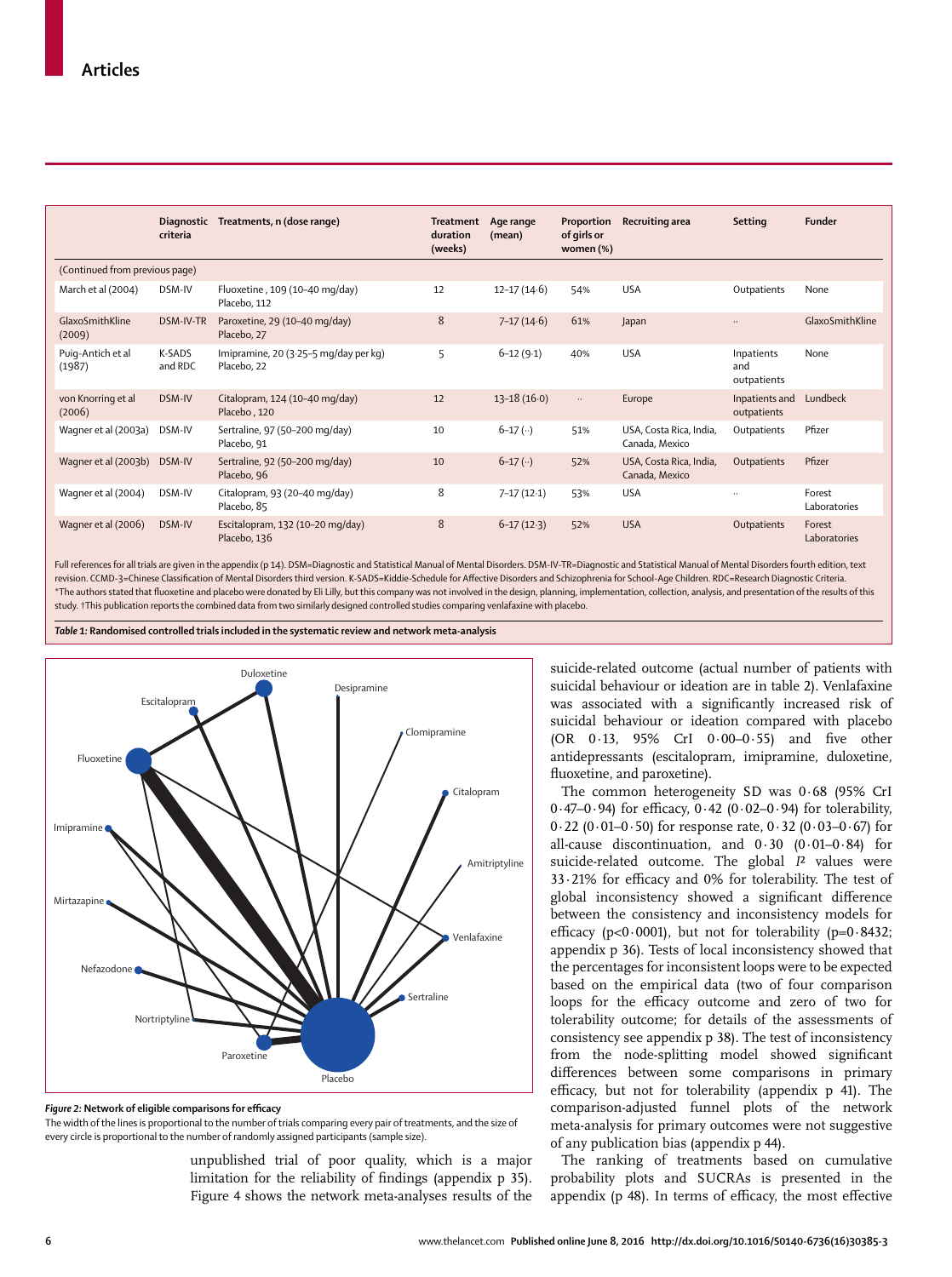| FLU.                                  | 0.18<br>$(0.04 \text{ to } 1.75)$                                                                                                                                                                                                                                                                                 | 0.31<br>(0.13 to 0.95)                | 0.39<br>$(0.05 \text{ to } 1.47)$ | 0.91<br>$(0.09 \text{ to } 3.49)$                                                                                                                                                                                                                                                                                                                                                                                             | 0.43<br>$(0.06 \text{ to } 1.58)$ | 0.69<br>$(0.24 \text{ to } 3.50)$                                                                                 | 0.30<br>(0.07 to 3.06) | 0.78<br>(0.21 to 2.18)            | 0.96<br>$(0.05 \text{ to } 4.56)$                            | 0.23<br>(0.04 to 0.78)                                                                                                                                                  | 0.11<br>$(0.03 \text{ to } 77.0)$                                                                                  | 1.03<br>(0.50 to 2.70) | 0.43<br>(0.11 to 3.98)                                                                                                                                                                                                                                                                                             |            |
|---------------------------------------|-------------------------------------------------------------------------------------------------------------------------------------------------------------------------------------------------------------------------------------------------------------------------------------------------------------------|---------------------------------------|-----------------------------------|-------------------------------------------------------------------------------------------------------------------------------------------------------------------------------------------------------------------------------------------------------------------------------------------------------------------------------------------------------------------------------------------------------------------------------|-----------------------------------|-------------------------------------------------------------------------------------------------------------------|------------------------|-----------------------------------|--------------------------------------------------------------|-------------------------------------------------------------------------------------------------------------------------------------------------------------------------|--------------------------------------------------------------------------------------------------------------------|------------------------|--------------------------------------------------------------------------------------------------------------------------------------------------------------------------------------------------------------------------------------------------------------------------------------------------------------------|------------|
| $-0.06$<br>$(-1.23 \text{ to } 1.11)$ | <b>DES</b>                                                                                                                                                                                                                                                                                                        | 2.05<br>$(0.18 \text{ to } 8.72)$     | 1.79<br>(0.11 to 8.70)            | $4 - 23$<br>$\left[\left(0.19\,\text{to}\,20.49\right)\right]\left(0.12\,\text{to}\,9.40\right] \left[\left(0.47\,\text{to}\,22.04\right)\right]\left(0.16\,\text{to}\,17.62\right] \left[ \left(0.39\,\text{to}\,14.96\right)\right] \left[ \left(0.11\,\text{to}\,24.29\right)\right] \left[ \left(0.9\,\text{to}\,4.95\right)\right] \left[ \left(0.09\,\text{to}\,377.5\right)\right] \left[ \left(0.83\,\text{to}\,21.8$ | 1.96                              | 1.90                                                                                                              | 3.55                   | 3.61                              | 4.38                                                         | 1.09                                                                                                                                                                    | 0.32                                                                                                               | 2.85                   | 1.17                                                                                                                                                                                                                                                                                                               |            |
| $-0.16$                               | $-0.10$<br>$(-1.05 \text{ to } 0.72)$ $(-1.49 \text{ to } 1.28)$                                                                                                                                                                                                                                                  | <b>DUL</b>                            | 1.17<br>$(0.13 \text{ to } 4.68)$ | 2.73                                                                                                                                                                                                                                                                                                                                                                                                                          | 1.27                              | 1.89<br>$(0.23 \text{ to } 11.00)$ $(0.14 \text{ to } 5.05)$ $(0.61 \text{ to } 11.49)$ $(0.19 \text{ to } 9.64)$ | 2.27                   | 2.32                              | 2.88<br>$(0.53 \text{ to } 7.26)$ $(0.12 \text{ to } 14.26)$ | 0.68<br>(0.11 to 2.54)                                                                                                                                                  | 0.33<br>$(0.09 \text{ to } 224.8)$ (1.20 to 9.42) (0.30 to 12.58)                                                  | $2 - 80$               | 1.17                                                                                                                                                                                                                                                                                                               |            |
| $-0.25$                               | $-0.19$<br>$(-1.13 \text{ to } 0.64)$ $(-1.54 \text{ to } 1.17)$                                                                                                                                                                                                                                                  | $-0.09$<br>$(-1.28 \text{ to } 1.10)$ | <b>VEN</b>                        | 1.17                                                                                                                                                                                                                                                                                                                                                                                                                          | 0.61                              | 2.13                                                                                                              | 0.92                   | 1.69                              | 0.71                                                         | 0.40<br>(0.23 to 18.93) (0.14 to 8.69) (0.56 to 20.32) (0.19 to 16.01) (0.47 to 13.33) (0.13 to 22.98) (0.10 to 4.39) (0.10 to 343.2) (1.01 to 18.70) (0.29 to 21.16)   | 0.37                                                                                                               | 3.19                   | 1.30                                                                                                                                                                                                                                                                                                               |            |
| $-0.27$                               | $-0.21$<br>$(-1.39 \text{ to } 0.84)$ $(-1.68 \text{ to } 1.26)$ $(-1.46 \text{ to } 1.23)$ $(-1.33 \text{ to } 1.28)$                                                                                                                                                                                            | $-0.11$                               | $-0.02$                           | <b>MIR</b>                                                                                                                                                                                                                                                                                                                                                                                                                    | 0.93                              | 0.91<br>$(0.06 \text{ to } 4.52)$ $(0.23 \text{ to } 10.97)$ $(0.08 \text{ to } 8.51)$                            | 0.40                   | 1.71<br>$(0.20 \text{ to } 7.49)$ | 2.12<br>$(0.05 \text{ to } 12.37)$                           | 0.17<br>$(0.04$ to 2.27)                                                                                                                                                | 0.18<br>$(0.05 \text{ to } 151.0)$ $(0.41 \text{ to } 10.99)$ $(0.12 \text{ to } 10.82)$                           | 1.36                   | 0.56                                                                                                                                                                                                                                                                                                               |            |
| $-0.28$                               | $-0.22$<br>$(-1.38 \text{ to } 0.82)$ $(-1.68 \text{ to } 1.24)$ $(-1.46 \text{ to } 1.21)$ $(-1.34 \text{ to } 1.27)$ $(-1.43 \text{ to } 1.40)$                                                                                                                                                                 | $-0.12$                               | $-0.03$                           | $-0.01$                                                                                                                                                                                                                                                                                                                                                                                                                       | <b>SER</b>                        | 1.98                                                                                                              | 0.85                   | 1.56                              | 0.64                                                         | 0.37                                                                                                                                                                    | 0.35                                                                                                               | 2.94                   | $1-20$<br>(0.52 to 18.57) (0.17 to 15.06) (0.44 to 12.09) (0.11 to 21.50) (0.09 to 4.05) (0.09 to 304.7) (0.94 to 17.19) (0.27 to 18.95)                                                                                                                                                                           |            |
| $-0.33$                               | $-0.27$<br>$(-1.43 \text{ to } 0.78)$ $(-1.72 \text{ to } 1.20)$                                                                                                                                                                                                                                                  | $-0.17$                               | $-0.08$                           | $-0.06$<br>$(-1.50 \text{ to } 1.17)$ $(-1.38 \text{ to } 1.22)$ $(-1.47 \text{ to } 1.35)$ $(-1.45 \text{ to } 1.35)$                                                                                                                                                                                                                                                                                                        | $-0.05$                           | <b>CIT</b>                                                                                                        | 0.91<br>(0.07 to 3.89) | 0.93<br>(0.20 to 2.77)            | 1.17<br>(0.05 to 5.60)                                       | 0.27<br>$(0.04 \text{ to } 0.96)$ $(0.03 \text{ to } 91.24)$ $(0.45 \text{ to } 3.66)$                                                                                  | 0.13                                                                                                               | 1.13                   | 1.18<br>(0.11 to 4.76)                                                                                                                                                                                                                                                                                             |            |
| $-0.34$                               | $-0.28$<br>$(-1.44 \text{ to } 0.75)$ $(-1.73 \text{ to } 1.17)$                                                                                                                                                                                                                                                  | $-0.18$                               | $-0.09$                           | $-0.07$<br>$(-1.51 \text{ to } 1.15)$ $(-1.39 \text{ to } 1.20)$ $(-1.48 \text{ to } 1.34)$ $(-1.45 \text{ to } 1.34)$ $(-1.41 \text{ to } 1.40)$                                                                                                                                                                                                                                                                             | $-0.06$                           | $-0.01$                                                                                                           | <b>ESC</b>             | 2.19                              | 2.67                                                         | 0.63<br>$(0.22 \text{ to } 9.23)$ $(0.06 \text{ to } 14.62)$ $(0.05 \text{ to } 2.87)$ $(0.05 \text{ to } 196.9)$ $(0.46 \text{ to } 13.49)$ $(0.14 \text{ to } 13.64)$ | 0.16                                                                                                               | 1.64                   | 0.68                                                                                                                                                                                                                                                                                                               |            |
| $-0.35$                               | $-0.29$<br>$(-1.19 \text{ to } 0.50)$ $(-1.56 \text{ to } 0.99)$ $(-1.32 \text{ to } 0.94)$ $(-1.19 \text{ to } 0.99)$ $(-1.30 \text{ to } 1.15)$ $(-1.28 \text{ to } 1.16)$ $(-1.23 \text{ to } 1.19)$ $(-1.21 \text{ to } 1.20)$                                                                                | $-0.19$                               | $-0.10$                           | $-0.07$                                                                                                                                                                                                                                                                                                                                                                                                                       | $-0.07$                           | $-0.02$                                                                                                           | $-0.01$                | PAR                               | 0.35<br>(0.07 to 6.80)                                       | 0.22<br>$(0.08 \text{ to } 0.87)$                                                                                                                                       | 0.19<br>$(0.05 \text{ to } 115.6)$ $(0.77 \text{ to } 3.95)$                                                       | 1.59                   | 0.79<br>$(0.26 \text{ to } 3.77)$                                                                                                                                                                                                                                                                                  |            |
| $-0.36$                               | $-0.30$<br>$(-1.46 \text{ to } 0.74)$ $(-1.76 \text{ to } 1.15)$ $(-1.54 \text{ to } 1.13)$ $(-1.42 \text{ to } 1.18)$ $(-1.50 \text{ to } 1.32)$ $(-1.48 \text{ to } 1.32)$ $(-1.44 \text{ to } 1.37)$ $(-1.42 \text{ to } 1.37)$ $(-1.23 \text{ to } 1.19)$                                                     | $-0.20$                               | $-0.11$                           | $-0.09$                                                                                                                                                                                                                                                                                                                                                                                                                       | $-0.08$                           | $-0.03$                                                                                                           | $-0.02$                | $-0.01$                           | <b>NEF</b>                                                   | 0.16                                                                                                                                                                    | 0.11<br>$(0.03 \text{ to } 4.50)$ $(0.04 \text{ to } 241.2)$ $(0.30 \text{ to } 21.89)$ $(0.10 \text{ to } 20.79)$ | 1.29                   | 0.52                                                                                                                                                                                                                                                                                                               |            |
| $-0.49$                               | $-0.44$<br>$(-1.57 \text{ to } 0.58)$ $(-1.88 \text{ to } 1.01)$ $(-1.65 \text{ to } 0.98)$ $(-1.53 \text{ to } 1.03)$ $(-1.61 \text{ to } 1.17)$ $(-1.60 \text{ to } 1.17)$ $(-1.55 \text{ to } 1.22)$ $(-1.54 \text{ to } 1.22)$ $(-1.21 \text{ to } 0.91)$ $(-1.52 \text{ to } 1.26)$                          | $-0.33$                               | $-0.25$                           | $-0.22$                                                                                                                                                                                                                                                                                                                                                                                                                       | $-0.22$                           | $-0.17$                                                                                                           | $-0.16$                | $-0.15$                           | $-0.13$                                                      | <b>IMP</b>                                                                                                                                                              | 0.67                                                                                                               | 5.49                   | 2.47<br>$(0.17 \text{ to } 471.9)$ $(1.96 \overline{\text{to } 20.86})$ $(0.62 \text{ to } 21.47)$                                                                                                                                                                                                                 |            |
| $-0.59$                               | $-0.53$<br>$(-2.21 \text{ to } 1.01)$ $(-2.29 \text{ to } 1.33)$ $(-2.20 \text{ to } 1.34)$ $(-2.09 \text{ to } 1.40)$ $(-2.14 \text{ to } 1.52)$ $(-2.13 \text{ to } 1.52)$ $(-2.10 \text{ to } 1.57)$ $(-2.08 \text{ to } 1.57)$ $(-2.98 \text{ to } 1.47)$ $(-2.9 \text{ to } 1.49)$ $(-2.9 \text{ to } 1.21)$ | $-0.43$                               | $-0.34$                           | $-0.32$                                                                                                                                                                                                                                                                                                                                                                                                                       | $-0.31$                           | $-0.26$                                                                                                           | $-0.25$                | $-0.24$                           | $-0.23$                                                      | $-0.10$                                                                                                                                                                 | AMI                                                                                                                | 0.10                   | 6.38<br>(0.02 to 32.16) (0.01 to 24.56)                                                                                                                                                                                                                                                                            |            |
| $-0.51$                               | $-0.45$<br>$(-0.99$ to $-0.03)$ $(-1.52$ to $0.62)$ $(-1.24$ to $0.54)$ $(-1.10$ to $0.58)$ $(-1.25$ to $0.77)$ $(-1.21$ to $0.77)$ $(-1.18$ to $0.82)$ $(-1.15$ to $0.81)$ $(-0.86$ to $0.54)$ $(-1.44$ to $0.85)$ $(-0.98$ to $0.95)$ $(-1.45$ to                                                               | $-0.35$                               | $-0.26$                           | $-0.24$                                                                                                                                                                                                                                                                                                                                                                                                                       | $-0.23$                           | $-0.18$                                                                                                           | $-0.17$                | $-0.16$                           | $-0.15$                                                      | $-0.01$                                                                                                                                                                 | 0.08                                                                                                               | PBO                    | 0.79<br>$(0.12 \text{ to } 2.75)$                                                                                                                                                                                                                                                                                  |            |
| $-0.83$                               | $-0.77$<br>(-2-48 to 0-81) [(-2-67 to 1-13)] [-2-49 to 1-14)] [(-2-49 to 1-14)] [-2-38 to 1-20] [(-2-43 to 1-32)] [-2-42 to 1-31] [(-2-36 to 1-36)] [(-2-35 to 1-36)] [(-1-90 to 0-93)] [(-2-35 to 1-30)] [(-2-35 to 1-36)] [(-2-35 to 1-                                                                         | $-0.67$                               | $-0.58$                           | $-0.56$                                                                                                                                                                                                                                                                                                                                                                                                                       | $-0.55$                           | $-0.50$                                                                                                           | $-0.49$                | $-0.48$                           | $-0.47$                                                      | $-0.34$                                                                                                                                                                 | $-0.24$                                                                                                            | $-0.32$                | CLO <sup>1</sup>                                                                                                                                                                                                                                                                                                   |            |
| $-1.65$                               | $-1.59$                                                                                                                                                                                                                                                                                                           | $-1.49$                               | $-1.40$                           | $-1.38$                                                                                                                                                                                                                                                                                                                                                                                                                       | $-1.37$                           | $-1.32$                                                                                                           | $-1.31$                | $-1.30$                           | $-1.29$                                                      | $-1.15$                                                                                                                                                                 | $-1.06$                                                                                                            | $-1.14$                | $-0.82$<br>$(-2.57\text{to}-0.72)$ $(-2.98\text{to}-0.21)$ $(-2.7\text{to}-0.27)$ $(-2.60\text{to}-0.20)$ $(-2.71\text{to}-0.04)$ $(-2.70\text{to}-0.05)$ $(-2.65\text{to}-0.01)$ $(-2.63\text{to}-0.01)$ $(-2.43\text{to}-0.18)$ $(-2.61\text{to}-0.04)$ $(-2.46\text{to}-0.15)$ $(-2.81\text{to}-0.71)$ $(-2.02$ | <b>NOR</b> |
|                                       | Treatment Efficacy (mean overall change in symptoms, SMD [95% Crl]) Jolerability (discontinuation due to adverse events, OR [95% Crl])                                                                                                                                                                            |                                       |                                   |                                                                                                                                                                                                                                                                                                                                                                                                                               |                                   |                                                                                                                   |                        |                                   |                                                              |                                                                                                                                                                         |                                                                                                                    |                        |                                                                                                                                                                                                                                                                                                                    |            |

## Figure 3: Network meta-analysis of efficacy and tolerability

Drugs are reported in order of efficacy ranking according to SUCRAs. Comparisons should be read from left to right. The efficacy and tolerability estimate is located at the intersection of the column-defining treatment and the row-defining treatment. For efficacy (mean overall change in symptoms), an SMD below 0 favours the column-defining treatment. For tolerability (discontinuation due to adverse events), an OR below 1 favours the row-defining treatment. To obtain SMDs for comparisons in the opposing direction, negative values should be converted into positive values and vice versa. To obtain ORs for comparisons in the opposing direction, reciprocals should be taken. Significant results are in bold and underlined. AMI=amitriptyline. CIT=citalopram. CLO=clomipramine. CrI=credibility interval. DES=desipramine. DUL=duloxetine. ESC=escitalopram. FLU=fluoxetine. IMP=imipramine. MIR=mirtazapine. NEF=nefazodone. NOR=nortriptyline. OR=odds ratio. PAR=paroxetine. PBO=placebo. SER=sertraline. SMD=standardised mean difference. SUCRA=surface under the cumulative ranking curve. VEN=venlafaxine.

treatment was fluoxetine (76.6%) and the least effective was nortriptyline  $(3.7%)$ . In terms of tolerability, fluoxetine was the best drug  $(75.7%)$  and imipramine the worst (13·1%). According to GRADE, the quality of evidence for primary outcomes was rated as very low for most comparisons (appendix p 77–86). Quality of evidence was very low for overall ranking of treatment in terms of efficacy and low for tolerability (appendix p 82, 86). We also studied the effect of several potential moderator variables for the primary outcomes in subgroup analyses, the findings of which were not materially different from those of the primary analysis for most of these comparisons (appendix p 87). Preplanned sensitivity analyses did not affect the main results (appendix p 92).

## **Discussion**

This network meta-analysis represents the most comprehensive synthesis of data for currently available pharmacological treatments for children and adolescents with acute major depressive disorder. We found that only fluoxetine was significantly more effective than placebo, and the corresponding SMD of 0·51 is considered to be a medium effect size.<sup>22</sup> However, the large credible interval and its upper limit close to the point of no difference

| <b>IMP</b>                                                                                                                                                                                                              |            |            |            |            | Treatment  |            |            |            | Suicidal behaviour or ideation (OR [95% Crl]) |
|-------------------------------------------------------------------------------------------------------------------------------------------------------------------------------------------------------------------------|------------|------------|------------|------------|------------|------------|------------|------------|-----------------------------------------------|
| 0.42<br>(0.09 to 5.35)                                                                                                                                                                                                  | <b>PBO</b> |            |            |            |            |            |            |            |                                               |
| 0.40<br>$(0.08 \text{ to } 5.98)$ (0.51 to 2.01)                                                                                                                                                                        | $1-07$     | <b>DUL</b> |            |            |            |            |            |            |                                               |
| 0.34<br>$(0.07 \text{ to } 6.37)$ $(0.33 \text{ to } 2.57)$ $(0.27 \text{ to } 3.18)$                                                                                                                                   | 1.08       | 1.14       | <b>ESC</b> |            |            |            |            |            |                                               |
| 0.32<br>$(0.06 \text{ to } 7.60)$ $(0.18 \text{ to } 5.33)$ $(0.15 \text{ to } 6.04)$ $(0.14 \text{ to } 7.66)$                                                                                                         | 1.41       | 0.61       | 0.61       | <b>CLO</b> |            |            |            |            |                                               |
| 0.35<br>(0.07 to 4.88) (0.49 to 1.49) (0.43 to 1.70) (0.29 to 2.98) (0.15 to 5.34)                                                                                                                                      | 0.90       | 0.91       | 1.09       | $1-37$     | <b>FLU</b> |            |            |            |                                               |
| 0.96<br>$(0.07 \text{ to } 3.96)$ $(0.27 \text{ to } 2.17)$ $(0.21 \text{ to } 2.66)$ $(0.19 \text{ to } 3.62)$ $(0.21 \text{ to } 3.03)$ $(0.27 \text{ to } 2.92)$                                                     | 0.89       | 0.94       | 1.09       | $1-02$     | 1.08       | <b>PAR</b> |            |            |                                               |
| 0.26<br>$(0.05 \text{ to } 5.66)$ $(0.22 \text{ to } 2.53)$ $(0.19 \text{ to } 2.98)$ $(0.17 \text{ to } 4.00)$ $(0.10 \text{ to } 6.02)$ $(0.23 \text{ to } 3.31)$ $(0.20 \text{ to } 4.73)$                           | 0.89       | 0.57       | 0.57       | 0.44       | 0.69       | 0.69       | <b>CIT</b> |            |                                               |
| 0.73<br>$(0.02 \text{ to } 4.05)$ $(0.06 \text{ to } 2.05)$ $(0.05 \text{ to } 2.35)$ $(0.05 \text{ to } 2.92)$ $(0.03 \text{ to } 4.29)$ $(0.06 \text{ to } 2.62)$ $(0.06 \text{ to } 3.75)$ $(0.05 \text{ to } 4.06)$ | 0.57       | 0.60       | 0.69       | 0.87       | 0.69       | 0.85       | 0.93       | <b>SER</b> |                                               |
| 0.16<br>(0-00 to 0-96)(0-00 to 0-55)(0-00 to 0-64)(0-00 to 0-79)(0-00 to 1-04)(0-00 to 0-72)(0-00 to 0-90)(0-00 to 1-07)(0-00 to 3-11)                                                                                  | 0.13       | 0.14       | 0.16       | 0.19       | 0.15       | 0.19       | 0.21       | 0.51       | <b>VEN</b>                                    |

#### *Figure 4:* **Network meta-analysis of suicide-related outcome**

Drugs are reported in order of suicide-related outcome ranking according to SUCRAs. Comparisons should be read from left to right. The estimate is located at the intersection of the column-defining treatment and the row-defining treatment. For suicidal behaviour or ideation, an OR value below 1 favours the column-defining treatment. To obtain ORs for comparisons in the opposing direction, reciprocals should be taken. Significant results are in bold and underlined. CIT=citalopram. CLO=clomipramine. CrI=credibility interval. DUL=duloxetine. ESC=escitalopram. FLU=fluoxetine. IMP=imipramine. OR=odds ratio. PBO=placebo. PAR=paroxetine. SER=sertraline. SUCRA=surface under the cumulative ranking curve. VEN=venlafaxine.

raise the question of whether this estimate is robust enough to inform clinical practice. By comparison with placebo, fluoxetine was significantly more effective in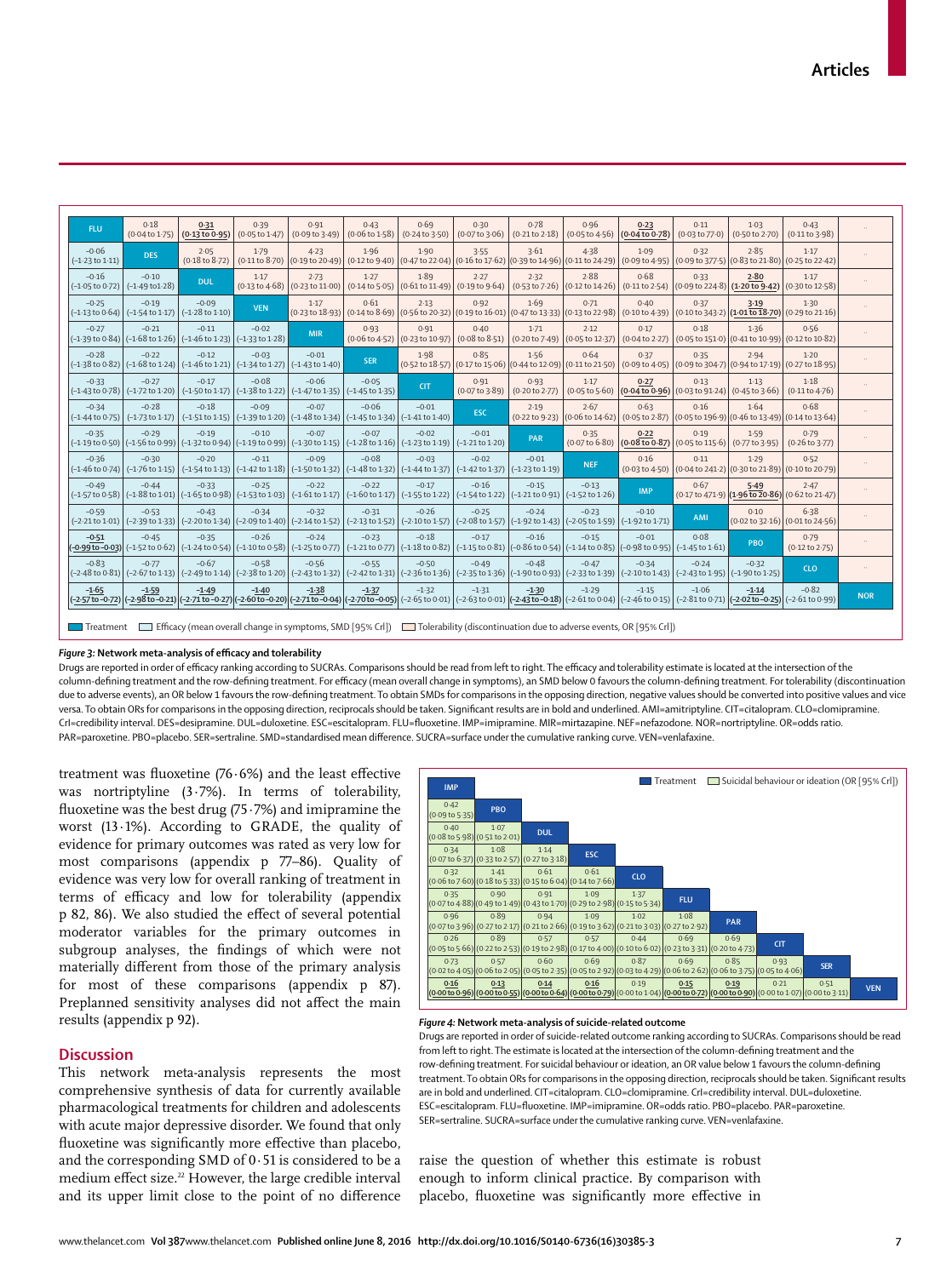|                                                                                                 | <b>Number</b><br>of trials | Events/total (%) |                    |  |  |  |  |  |
|-------------------------------------------------------------------------------------------------|----------------------------|------------------|--------------------|--|--|--|--|--|
|                                                                                                 |                            | Group 1          | Group <sub>2</sub> |  |  |  |  |  |
| Citalopram vs placebo                                                                           | $\overline{2}$             | 10/217 (5%)      | 7/205(3%)          |  |  |  |  |  |
| Duloxetine vs placebo                                                                           | $\overline{\phantom{a}}$   | 44/341 (13%)     | 32/225 (14%)       |  |  |  |  |  |
| Escitalopram vs placebo                                                                         | $\overline{2}$             | 15/290 (5%)      | 15/294 (5%)        |  |  |  |  |  |
| Fluoxetine vs placebo                                                                           | 7                          | 51/521 (10%)     | 44/514 (9%)        |  |  |  |  |  |
| Imipramine vs placebo                                                                           | $\overline{\phantom{0}}$   | 2/95(2%)         | 1/87(1%)           |  |  |  |  |  |
| Mirtazapine vs placebo                                                                          | $\overline{\phantom{a}}$   | 1/170 (1%)       | 0/89               |  |  |  |  |  |
| Nefazodone vs placebo                                                                           | $\overline{2}$             | 0/289            | 0/190              |  |  |  |  |  |
| Paroxetine vs placebo                                                                           | 4                          | 13/413 (3%)      | 7/315 (2%)         |  |  |  |  |  |
| Sertraline vs placebo                                                                           | $\overline{2}$             | 5/189(3%)        | 2/187(1%)          |  |  |  |  |  |
| Venlafaxine vs placebo                                                                          | $\mathcal{P}$              | 8/184(4%)        | 0/183              |  |  |  |  |  |
| Clomipramine vs<br>paroxetine                                                                   | $\mathbf{1}$               | 7/58 (12%)       | 9/63(14%)          |  |  |  |  |  |
| Duloxetine vs fluoxetine                                                                        | $\overline{\phantom{a}}$   | 44/341 (13%)     | 33/234 (14%)       |  |  |  |  |  |
| Imipramine vs paroxetine                                                                        | $\mathbf{1}$               | 2/95(2%)         | 5/93(5%)           |  |  |  |  |  |
| Table 2: Number of patients with suicidal behaviour or ideation<br>according to study treatment |                            |                  |                    |  |  |  |  |  |

trials without industry sponsors; however, a possible explanation is that trials without industry sponsors tend to have a smaller sample size, which might result in an exaggerated treatment effect.<sup>23</sup> By comparison with other antidepressants, fluoxetine was significantly more eff ective than nortriptyline and, in terms of discontinuations due to adverse events, fluoxetine was better tolerated than imipramine and duloxetine. However, the clinical interpretation of these findings is limited not only by the uncertainty around these estimates, but also by the potential bias due to selective reporting and the small number of trials in each node. We did our best to retrieve all available unpublished information and contacted study authors for supplementary data, but we cannot rule out the possibility that some unpublished studies are still missing or that published reports might overestimate the efficacy of treatments.<sup>9,24</sup> Moreover, poor methodology, risk of bias within individual studies, and potential selective reporting are important factors to be considered when interpreting the results from this meta-analysis. Without access to individual patient-level data, we cannot be confident about the accuracy of information contained in published studies or even clinical study reports.

Since 2003, many international agencies, including the European Medicines Agency, the US FDA, and the Medicines and Healthcare Products Regulatory Agency in the UK, have added a black box warning (the most serious type of warning) to the prescription drug labelling of antidepressants, indicating that they might increase the risk of suicidal thinking and behaviour in some children and adolescents with major depressive disorder.7 Our analysis found robust evidence to suggest a significantly increased risk for suicidality (suicidal behaviour or ideation) for young people given

venlafaxine. Unfortunately, due to the absence of reliable data on suicidality for many antidepressants, it was not possible to comprehensively assess the risk of suicidality for all drugs. However, from a clinical perspective, the decision maker should always consider the overall clinical picture, and patient management plans need to balance the risks and benefits. Children and adolescents taking antidepressant drugs should be closely monitored regardless of the treatment chosen, particularly at the beginning of treatment.<sup>4</sup>

This study has some limitations. First, in the GRADE framework, many comparisons were assessed as low or very low quality, which largely restricts the interpretation of these results. In the network, we found inconsistency for efficacy, which was mainly determined by the loop of fluoxetine-nortriptyline-placebo (we did not find heterogeneity for the tolerability outcome, probably because the proportion of patients who dropped out is a harder outcome than efficacy measured on a rating scale). We believe that this inconsistency might be a consequence of a cohort effect that relates to different methods used in the older studies compared with those done more recently. Some evidence suggests that quality of psychopharmacological clinical trials has substantially changed in the past 30 years<sup>25</sup> and other network metaanalyses confirmed similar findings.<sup>26</sup> Second, the review was restricted to trials involving children and adolescents with major depressive disorder. We excluded studies in which participants were described as having subsyndromal depressive symptoms, which is a significant proportion of patients seen in real-world, clinical settings. Similarly, we excluded patients with treatment-resistant depression. We did this to reduce heterogeneity and inconsistency among trials in the network meta-analysis, but acknowledge that it restricts the external validity of the results. Additionally, omission of trials of treatment-resistant depression might have led to an overestimation of efficacy in this meta-analysis, because patients who are treatment resistant are clearly a difficult-to-treat population. Third, we are aware of the Restoring Study 329, $24$  which found different results to those of the original Study 329 when the original protocol was used to analyse the data. Because Restoring Study 329 was published after our last update of the search, we included the original study data, which were biased in favour of paroxetine over placebo. Findings from our review, however, were not affected by the results from this single study, because paroxetine overall did not show any statistical difference when compared with placebo in our analysis. The example of Restoring Study 329 supports the added value of network meta-analysis, which provides a more reliable estimate in terms of comparative efficacy.<sup>27</sup> Finally, too few studies were included to be able to do a network meta-analysis that addressed the clinically important issue of antidepressant therapy for preventing relapse of depression in children and adolescents. Some of the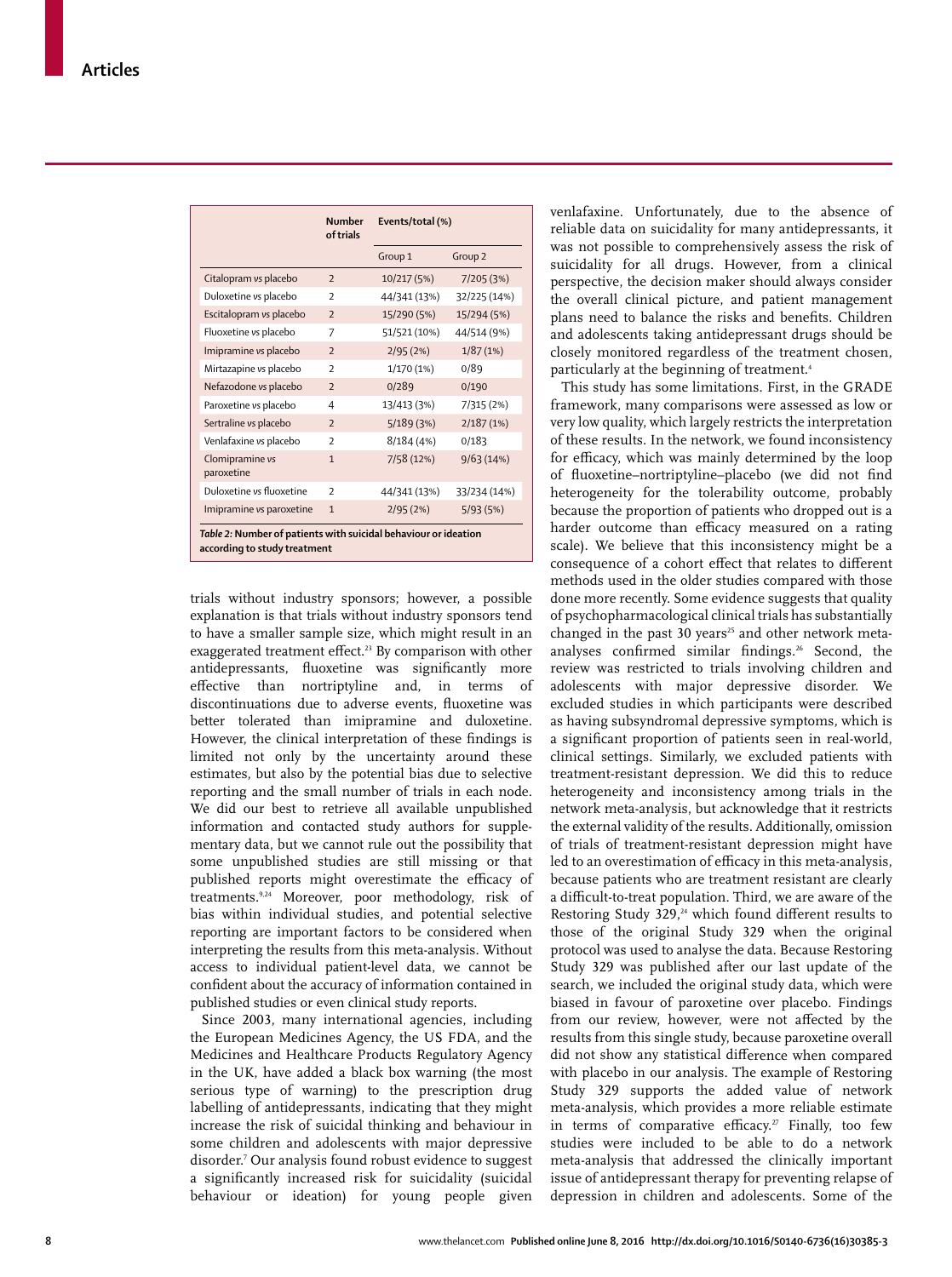adverse effects of antidepressants occur over a long period, meaning that positive results from short-term studies need to be interpreted with great caution. However, some long-term data suggest that fluoxetine can be well tolerated and effective in reducing the risk of relapse in children and adolescents with major depressive disorder after 32 weeks of treatment.<sup>28</sup> These data should be analysed and contextualised at the individual patient level (many adolescent patients with major depressive disorder are given drugs in adulthood and efficacy of drugs can change over time), $14$  but the data support the use of fluoxetine as a long-term treatment in principle, if effective in the acute phase for children and adolescents.

The findings of this comprehensive network metaanalysis provide some evidence that fluoxetine might reduce depressive symptoms in children and adolescents with major depressive disorder and the extent to which this reduction is clinically meaningful is still uncertain. Notwithstanding these caveats, fluoxetine might still be considered the best option among antidepressants when a pharmacological treatment is indicated. Other antidepressants do not seem to be suitable as routine treatment options. In the clinical care of young people with major depressive disorder, clinical guidelines recommend psychotherapy (especially cognitive-behavioural therapy or interpersonal therapy)<sup>4,5,29</sup> as the first-line intervention, and fluoxetine should be considered only for patients with moderate-to-severe depression (especially adolescents)<sup>10</sup> who do not have access to psychotherapy (eg, in low-income and middle-income countries)<sup>30</sup> or have not responded to non-pharmacological interventions. Antidepressants are not well studied in this population, and further research on moderators of treatment effect and possible new interventions are needed. In all these cases, however, clinicians should carefully look for the emergence or exacerbation of suicidality and balance the risk-benefit profile of antidepressants during the acute treatment phase.

#### **Contributors**

AC, XZ, CDG, BQ, CW, YZ, DCoh, YL, KDM, and PX conceived and designed the study. AC, XZ, BQ, YZ, JP, YL, LY, and LL selected the articles and extracted the data. AC, XZ, and CDG analysed the data. AC, XZ, and PX wrote the first draft of the manuscript. SEH, CW, DCog, PH, SL, PC, AVR, and KDM interpreted the data and wrote the final version. All authors read and met the ICMJE criteria for authorship and agree with the results and conclusions of this Article.

#### **Declaration of interests**

AC reports personal fees from Accord Healthcare as an expert witness for a patent issue about quetiapine extended release. SEH is an Editor of the Cochrane Common Mental Disorders Group and an author of the Cochrane systematic review of newer generation antidepressants for depression in children and adolescents. CW has worked for Doctor Evidence, a health care technology company, since May, 2015, that develops software and services related to evidence synthesis, and has clients that manufacture, or are developing, antidepressant drugs. DCog reports grants and personal fees from Shire; personal fees from Eli Lilly, Janssen Cilag, Novartis, Sandoz, Oxford University Press; and grants from European Union FP7, outside of the submitted work. PF reports fees paid to his employer for preparing and delivering educational

material from Eli Lilly and for participating in the advisory board and convening a conference from Shire, outside of the submitted work. SL reports honoraria for lectures from Eli Lilly, Lundbeck, Pfizer, Janssen, Bristol-Myers Squibb, Johnson & Johnson, Otsuka, Roche, Sanofi, ICON, AbbVie, AOP Orphan, and Servier; for consulting or advisory boards from Roche, Janssen, Lundbeck Institute, Eli Lilly, Otsuka, and Teva; and for the preparation of educational material and publications from Lundbeck Institute and Roche. Eli Lilly has provided drugs for a clinical trial led by SL as the principal investigator. DCoh reports personal fees, past consultation for, and honoraria from Otsuka, Shire, Lundbeck, and IntegraGen, outside of the submitted work. AVR reports personal fees from Bristol Myers Squibb, Pfizer, Sunovion; grants from Pfizer, Grand Challenges Canada, Canadian Institute of Health Research, and AstraZeneca, outside of the submitted work. XZ, CDG, BQ, YZ, PC, JP, YL, KDM, LY, LL, and PX declare no competing interests.

#### **Acknowledgments**

We thank Graham J Emslie and Taryn Mayes from the University of Texas Southwestern Medical Center in Dallas for providing unpublished data in this review, and Salvatore Gentile from the Department of Mental Health, ASL Salerno Mental Health Center, Italy, for his valuable advice. AC is supported by the National Institute for Health Research Oxford Cognitive Health Clinical Research Facility. National Basic Research Program of China (973 Program) (grant number 2009CB918300).

#### **References**

- 1 Costello JE, Erkanli A, Angold A. Is there an epidemic of child or adolescent depression? *J Child Psychol Psychiatry* 2006; **47:** 1263–71.
- 2 Olfson M, Blanco C, Wang S, Laje G, Correll CU. National trends in the mental health care of children, adolescents, and adults by office-based physicians. *JAMA Psychiatry* 2014; 71: 81-90.
- 3 Thapar A, Collishaw S, Pine DS, Thapar AK. Depression in adolescence. *Lancet* 2012; **379:** 1056–67.
- 4 Hopkins K, Crosland P, Elliott N, Bewley S, for the Clinical Guidelines Update Committee B. Diagnosis and management of depression in children and young people: summary of updated NICE guidance. *BMJ* 2015; **350:** h824.
- 5 Malhi GS, Bassett D, Boyce P, et al. Royal Australian and New Zealand College of Psychiatrists clinical practice guidelines for mood disorders. *Aust N Z J Psychiatry* 2015; **49:** 1087–206.
- 6 Bachmann CJ, Aagaard L, Burcu M, et al. Trends and patterns of antidepressant use in children and adolescents from five western countries, 2005–2012. *Eur Neuropsychopharmacol* 2016; **26:** 411–19.
- US Food and Drug Administration. Suicidality in children and adolescents being treated with antidepressant medications. Oct 15, 2004. www.fda.gov/safety/medwatch/safetyinformation/ safetyalertsforhumanmedicalproducts/ucm155488.htm (accessed Oct 18, 2015).
- 8 Hetrick SE, McKenzie JE, Cox GR, Simmons MB, Merry SN. Newer generation antidepressants for depressive disorders in children and adolescents. *Cochrane Database Syst Rev* 2012; **11:** CD004851.
- Whittington CJ, Kendall T, Fonagy P, Cottrell D, Cotgrove A, Boddington E. Selective serotonin reuptake inhibitors in childhood depression: systematic review of published versus unpublished data. *Lancet* 2004; **363:** 1341–45.
- 10 Tsapakis EM, Soldani F, Tondo L, Baldessarini RJ, Efficacy of antidepressants in juvenile depression: meta-analysis. *Br J Psychiatry* 2008; **193:** 10–17.
- Zhou X, Qin B, Whittington C, et al. Comparative efficacy and tolerability of first-generation and newer-generation antidepressant medications for depressive disorders in children and adolescents: study protocol for a systematic review and network meta-analysis. *BMJ Open* 2015; **5:** e007768.
- 12 Hammad TA. Relationship between psychotropic drugs and pediatric suicidality. 16 August 2004. http://www.fda.gov/ohrms/ dockets/ac/04/briefing/2004-4065b1-10-TAB08-Hammads-Review. pdf (accessed May 12, 2016).
- The Cochrane Collaboration. Cochrane handbook for systematic reviews of interventions (Version 5.1.0). March, 2011. http://handbook.cochrane.org (accessed Oct 20, 2015).
- 14 Cipriani A, Furukawa TA, Salanti G, et al. Comparative efficacy and acceptability of 12 new-generation antidepressants: a multiple-treatments meta-analysis. *Lancet* 2009; **373:** 746–58.